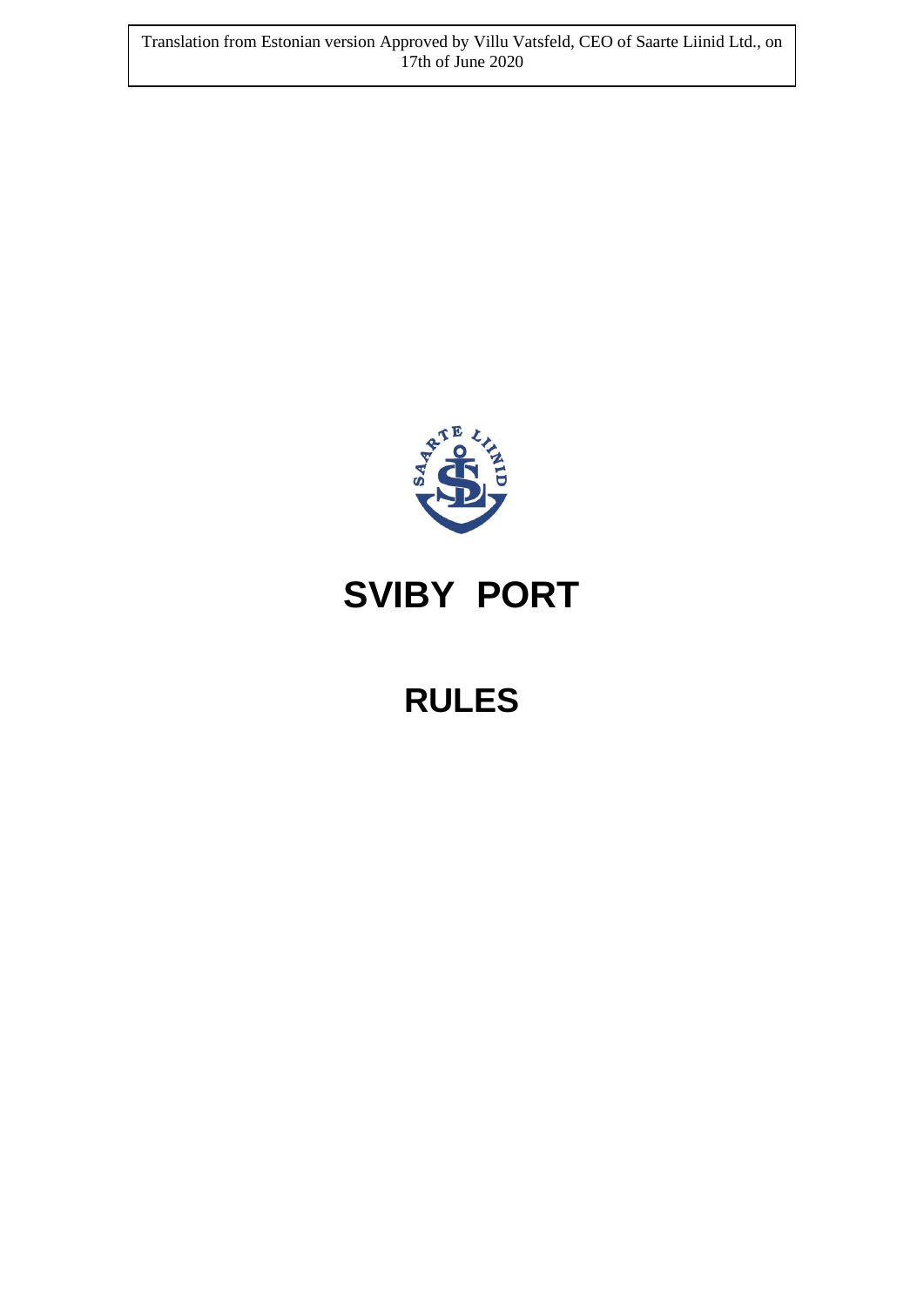| 1.    | <b>GENERAL PART</b>                                                                           | 3                         |
|-------|-----------------------------------------------------------------------------------------------|---------------------------|
| 1.1.  | Type of commercial undertaking of the port authority                                          | $\mathbf{3}$              |
| 1.2.  | Port location, delimiting of the port land and water area                                     | $\,$ 3 $\,$               |
| 1.3.  | Layout of the port area and location plan of navigation marks and signs                       | 3                         |
| 1.4.  | Technical data of the port                                                                    | $\ensuremath{\mathsf{3}}$ |
| 1.5.  | Restrictions to vessel overall dimensions                                                     | 3                         |
| 1.6.  | Restrictions arising from the requirements of environmental protection and dangerous<br>cargo | 3                         |
| 1.7.  | <b>Business hours</b>                                                                         | 4                         |
| 1.8.  | Port navigation season                                                                        | 4                         |
| 1.9.  | Local time difference from UTC                                                                | 4                         |
| 1.10. | General information on businesses operating in the port                                       | $\overline{4}$            |
| 1.11. | Traffic regulation on port territory                                                          | $\overline{5}$            |
| 1.12. | Cleanliness on port territory                                                                 | $\overline{5}$            |
| 2.    | REGULATION OF WATER CRAFT ENTERING, STANDING IN AND LEAVING PORT                              | 5                         |
| 2.1.  | Announcing the entering and leaving intention                                                 | 5                         |
| 2.2.  | Granting of arrival and departure permission                                                  | $6\phantom{a}$            |
| 2.3.  | Proceeding an entering and leaving notice and information required                            | 6                         |
| 2.4.  | Arrangement of entering formalities and documentation required according to                   | 7                         |
|       | quarantine, customs and border regime                                                         |                           |
| 2.5.  | Quarantine, customs and border guard formalities and execution of documentation               | 7                         |
| 2.6.  | Establishing communication with water craft upon entering, standing in and leaving port       | 8                         |
| 2.7.  | Requirements to moored water craft                                                            | 8                         |
| 2.8.  | Deck operations on moored water craft                                                         | 8                         |
| 3.    | <b>VESSEL TRAFFIC ON PORT WATER AREA</b>                                                      | 8                         |
| 3.1.  | Water craft moving on port water area                                                         | 8                         |
| 3.2.  | Requirements to water craft at traffic under regular and special conditions, maneuvering      | 9                         |
|       | and relocating                                                                                |                           |
| 3.3.  | Mooring                                                                                       | 9                         |
| 3.4.  | Towing of vessels                                                                             | $\boldsymbol{9}$          |
| 3.5.  | Traffic in ice-conditions                                                                     | $\boldsymbol{9}$          |
| 3.6.  | Special requirements depending on the class of a vessel and character of cargo                | $\boldsymbol{9}$          |
| 4.    | PORT SERVICES PROVIDED AND THE RELATED SERVICES AND                                           | 9                         |
|       | <b>ARRANGEMENT OF THEIR RENDERING</b>                                                         |                           |
| 4.1.  | Loading, unloading and storing goods                                                          | 9                         |
| 4.2.  | Stevedore work                                                                                | 10                        |
| 4.3.  | Water supply                                                                                  | 10                        |
| 4.4.  | Receiving ship's waste and cargo residues                                                     | 10                        |
| 4.5.  | Fuel and lubricants supply                                                                    | 10                        |
| 4.6.  | Diver's work                                                                                  | 10                        |
| 4.7.  | Repair and painting work                                                                      | 10                        |
| 4.8.  | Connecting a vessel to communications, power and other on-shore systems                       | 10                        |
| 4.9.  | Other services provided in the port                                                           | 10                        |
| 5.    | <b>PASSENGER SERVICE ARRANGEMENT IN THE PORT</b>                                              | 11                        |
| 6.    | <b>MEDICAL AID IN THE PORT</b>                                                                | 11                        |
| 7.    | FIRE SAFETY REQUIREMENTS IN THE PORT AND COORDINATION OF RESCUE                               | 11                        |
|       | WORK                                                                                          |                           |
| 8.    | WAY OF CALLING RESCUE SERVICE AND ORGANISATIONS PROVIDING OTHER                               | 11                        |
|       | KIND OF HELP OR PERFORMING SUPERVISION                                                        |                           |
|       |                                                                                               |                           |

Annex 1: Price List of Saarte Liinid Ltd Annex 2: Port layout and Location plan of navigation marks and signs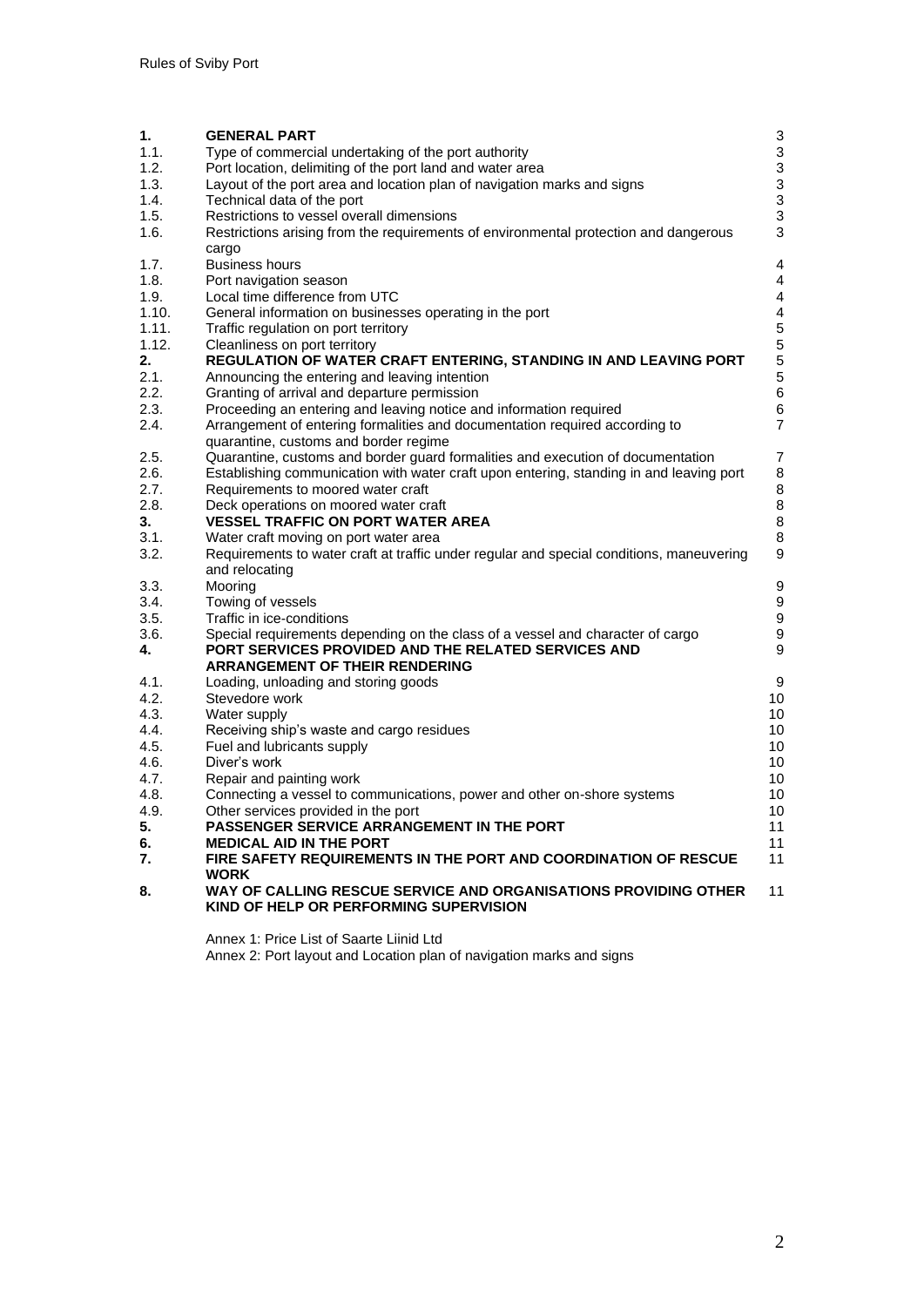# **1. GENERAL PART**

The rules shall apply on the territory and the water area of Sviby Port (hereinafter referred to together as the port area) and they are obligatory for every enterprise operating in the port, including all persons staying in the port, and for ships visiting the port regardless of their Flag State.

# **1.1. TYPE OF COMMERCIAL UNDERTAKING OF THE PORT AUTHORITY**

- 1.1.1. The Port owner is Saarte Liinid Ltd.<br>1.1.2. Saarte Liinid Ltd operates as a pu
- Saarte Liinid Ltd operates as a public limited company in compliance with the Commercial Code and legislation in force in Estonia.
- 1.1.3. The registry code of Saarte Liinid Ltd is 10216057.

# **1.2. PORT LOCATION, DELIMITING THE PORT LAND AND WATER AREA**

- 1.2.1. Sviby Port is located on the N coast of Sviby Gulf on Vormsi Island. The centre coordinate of the port: latitude =  $58^058,2$ ' N and longitude =  $23^018,8$ ' E.
- 1.2.2. Total water area of the port is 5,37 ha.
- 1.2.3. Total land area of the port is 9,9 ha.

### **1.3. LAYOUT OF THE PORT AREA AND LOCATION PLAN OF NAVIGATION MARKS AND SIGNS**

1.3.1. Port layout and Location plan of navigation marks and signs are provided in Annex 2.

# **1.4. TECHNICAL DATA OF THE PORT**

- 1.4.1. The port area is connected to the coast with a stone pier 150 m long and 8 m wide. The port is not protected from S directional winds.
- 1.4.2. Water depths are given in case of zero water level in the BHS-77. Water depth by berths no 1,2,3 and 4 is the minimal depth measured at 1,5 m from a berth edge.
- 1.4.3. Water depth by berths 5 and 6 (Marina) is the minimal depth measured at the berth edge.

#### **1.5. RESTRICTIONS TO VESSEL OVERALL DIMENSIONS**

- 1.5.1. The biggest vessel received in the port may be of maximum 50 m long, 15 m wide and with 3,2 m of draught.
- 1.5.2. The main function of the port is providing services to Sviby- Rohuküla ferry line, harbour is able provide services for cargo ships, fishing vessels and other ships, also for yachts and other small crafts.
- 1.5.3. Upon request, mobile lifting devices and other loading equipment are available for reloading cargo.
- 1.5.4. Description of quays:

| Quay nr               | Length (m) | Water depth (m)<br>BHS77 | Water deth (m)<br><b>EH2000</b> |
|-----------------------|------------|--------------------------|---------------------------------|
| Quay No 1 (with ramp) | 45,0       | 4,9                      | 4,7                             |
| Quay No 2 (with ramp) | 65,0       | 3,3                      | 3,1                             |
| Quay No 3             | 69,0       | 2,9                      | 2,7                             |
| Quay No 4             | 66,0       | $2,0-3,0$                | $1,8-2,8$                       |
| Quay No 5 (pontoon)   | 30,0       | 2,0                      | 1,8                             |
| Quay No 6 (pontoon)   | 30,0       | 2,2                      | 2,0                             |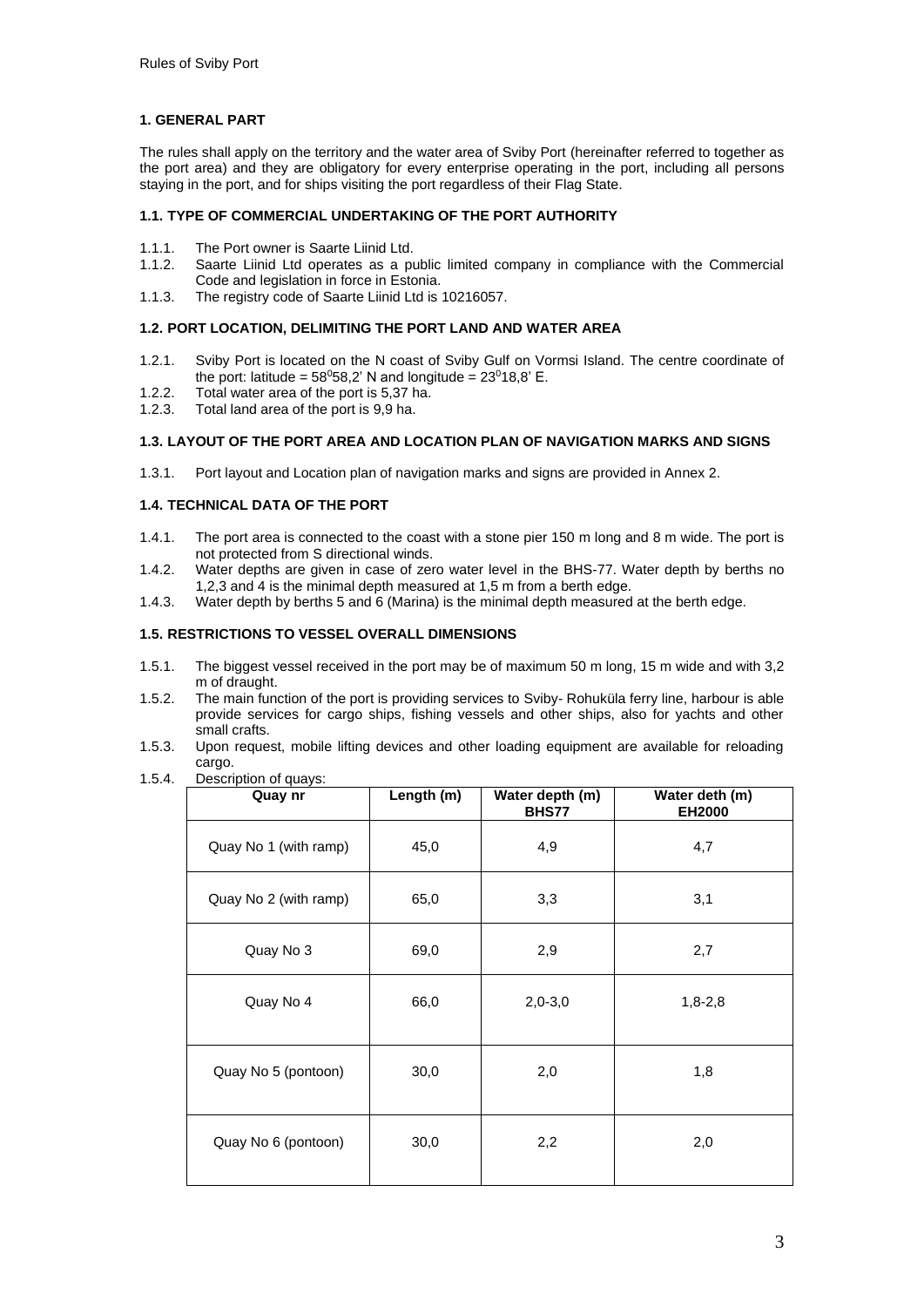

# **1.6. RESTRICTIONS ARISING FROM THE REQUIREMENTS OF ENVIRONEMNTAL PROTECTION AND DANGEROUS CARGO**

- 1.6.1. Dangerous cargo conveyed on ferryboat line must be located on duly marked vehicles.<br>1.6.2. In the port, there does not exist acceptance, storage and issuance of dangerous goods
- In the port, there does not exist acceptance, storage and issuance of dangerous goods.

# **1.7. BUSINESS HOURS**

- 1.7.1. Vessels are handled 24/7 pursuant to the demand.<br>1.7.2. Ferryboats are handled in accordance with the con
- 1.7.2. Ferryboats are handled **i**n accordance with the contract and the schedule
- On national and public holidays, vessels shall be loaded and unloaded at a special agreement.

National holiday:<br>24 February Independence Day, anniversary of the Republic of Estonia

| Public holidays: |                    |  |
|------------------|--------------------|--|
| 1 January        | New Year           |  |
|                  | Good Friday        |  |
|                  | Easter Sunday      |  |
| 1 May            | May Day            |  |
|                  | Pentecost          |  |
| 23 June          | <b>Victory Day</b> |  |
|                  |                    |  |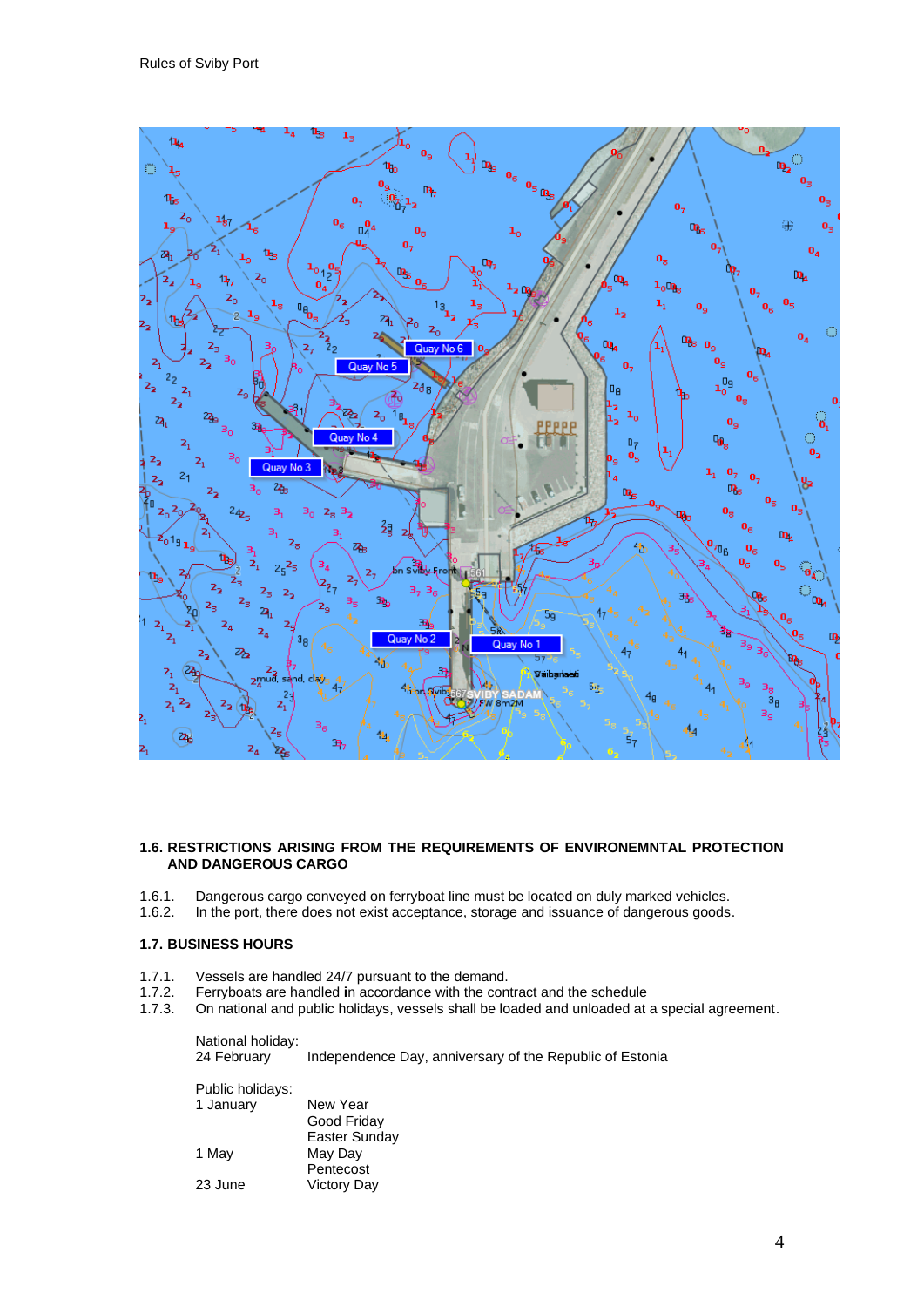| 24 June     | Midsummer Day                      |
|-------------|------------------------------------|
| 20 August   | Day of Restoration of Independence |
| 24 December | Christmas Eve                      |
| 25 December | Christmas Day                      |
| 26 December | <b>Boxing Day</b>                  |

## **1.8. PORT NAVIGATION SEASON**

1.8.1. Navigation season lasts round the year, to vessels with no ice-class restrictions may be established in winter.

#### **1.9. LOCAL TIME DIFFERENCE FROM UTC**

- 1.9.1. Since last Sunday in March +3 hours.<br>1.9.2. Since last Sunday in October +2 hours
- Since last Sunday in October +2 hours.

#### **1.10. GENERAL INFORMATION ON BUSINESSES OPERATING IN THE PORT**

1.10.1. Information about the companies in port can be obtained from Port Office or calling (+372) 53 01 2889.

# **1.11. TRAFFIC REGULATION ON PORT TERRITORY**

- 1.11.1. Entrance and exiting area of the ferryboat line is regulated with traffic signs and marks. This area is governed by Traffic Code.
- 1.11.2. The vehicles and mechanisms used parking on quays and outside the respectively marked parking area is prohibited. Vehicles may not stand on a quay unless so needed for servicing vessels. In the latter case, the driver shall not leave the vehicle without surveillance.
- 1.11.3. The use of lifting equipment in the port is performed in accordance with the conditions of work environment (temperature, wind speed etc) established by the manufacturer of the equipment.
- 1.11.4. Cranes shall at least 30 minutes prior to the arrival/departure of a vessel be parked in such a manner that to ensure safe manoeuvring at mooring or laying off from the quay.

#### **1.12. CLEANLINESS ON PORT TERRITORY**

- 1.12.1. All operators and persons in port area shall ensure the cleanliness and order within its working area and compliance with fire safety, health protection and environmental requirements.
- 1.12.2. No objects disturbing hauling shall be located at quays.
- 1.12.3. Smoking on the port territory is allowed in respectively allocated places.
- 1.12.4. Accidents with people or equipment on the port territory, any pollution of the port area, damages to ships or quays shall immediately be reported to the Harbour Supervisor.

# **2. REGULATION OF WATER CRAFT ENTERING, STANDING IN AND LEAVING THE PORT**

# **2.1. ANNOUNCING THE ENTERING AND DEPARTURE INTENTION**

- 2.1.1. Entering of the ferry boats shall take place in accordance with the provisions of the line contract with the ferry line operator.
- 2.1.2. The arriving ship's Master or agent shall notify the Harbour Master's Office of the wish to enter the port as early as possible, to allow for the preparation of a timetable.
- 2.1.3. For reservation of the moorage the ship's agent or Master shall send initial notice to e-mail address sviby@saarteliinid.ee and all changes shall be updated.
- 2.1.4. A notice of arrival shall include the following information:
	- time of arrival:
		- the ship's name, IMO number, overall length (Loa), draught;
		- reason for entering the port (loading/unloading/other);
		- type and volume of the cargo;
		- consignor/consignee.
- 2.1.5. Having received confirmation of receipt of the ship at the port, the sender of the notice shall register the ship's call to the port in the Estonian Maritime Document Exchange (EMDE) system through which all the subsequent business will be carried out (information concerning the ship, notices, documents, etc.).
- 2.1.6. Vessels of coastal shipping must notify the Harbour Supervisor about the arrival or departure of the ship orally via mobile phone +372 53 01 2889 in due time, following the good maritime practice.
- 2.1.7. The Skipper of the small craft shall notify Harbour Supervisor of leaving and formalise its leaving.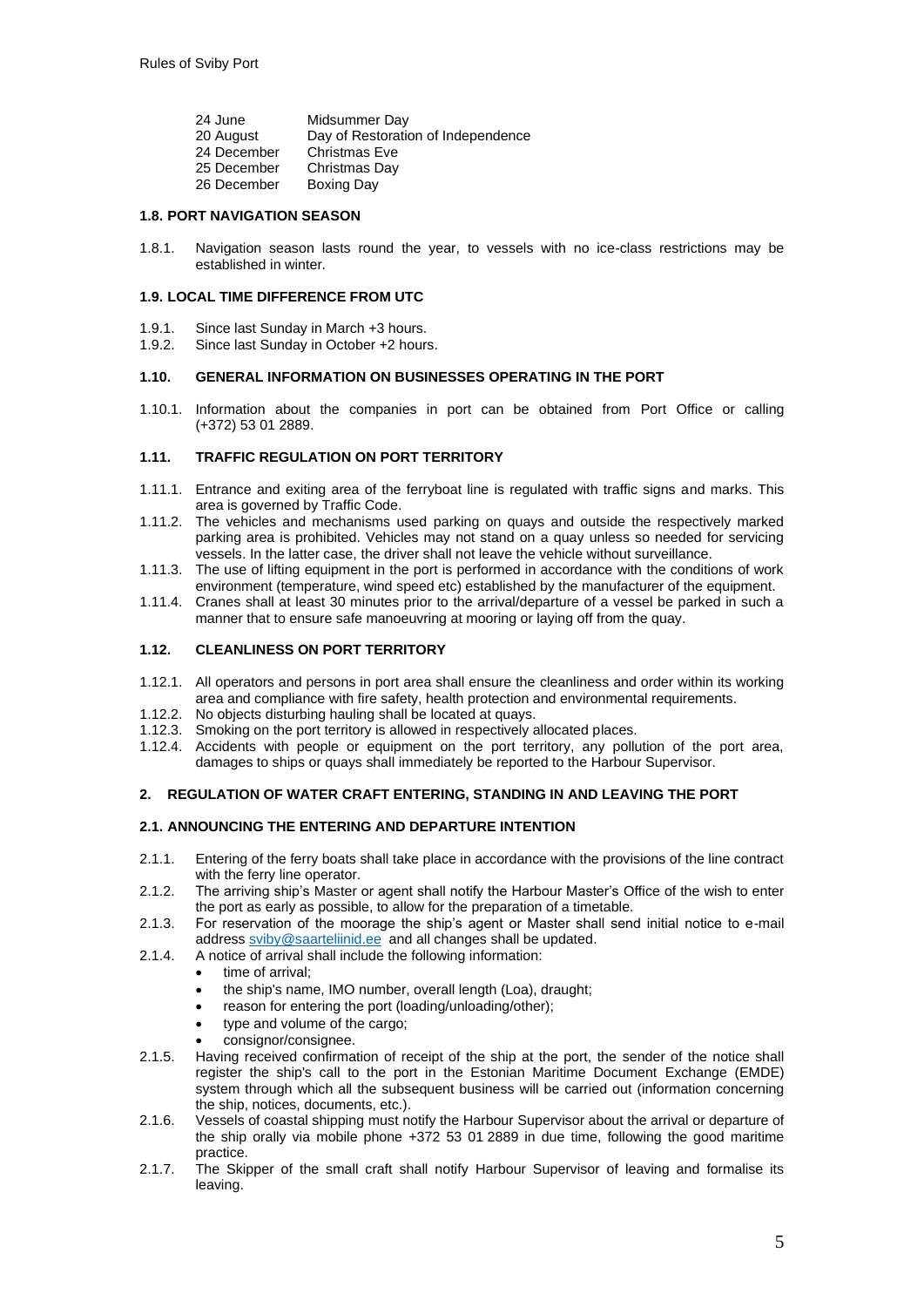2.1.8. Leaving Sviby Port for a foreign country, the small craft shall arrange border and customs formalities in the border crossing point open for international traffic of some other harbour where the formalities of small craft are executed

# **2.2. GRANTING OF ARRIVAL AND DEPARTURE PERMISSION**

- 2.2.1. 15 minutes prior to entering the port, the vessel shall apply for a respective permission at Harbour Master's Office.
- 2.2.2. 15 minutes prior to leaving the port, the vessel shall apply for a respective permission at Harbour Master's Office.
- 2.2.3. Port administration or Harbour Master may refuse from granting of the permission, in case:
	- the established port fees and fines are unsettled;
		- a respectively authorised state agency issues such an order.

#### **2.3. PROCEEDING AN ENTERING AND LEAVING NOTICE AND INFORMATION REQUIRED**

- 2.3.1. The agent or captain of a vessel shall notify Harbour Master on the fulfilment of all leaving formalities and submit a preliminary notice on leaving the port.
- 2.3.2. The preliminary notice shall include t Ship's agent or Master shall transmit all required Information and documents through the Estonian Maritime Document Exchange (EMDE) system, www.emde.ee . A notice of arrival of the ship at port shall be forward seventy-two and twenty-four hours before the arrival of the ship or immediately after the departure from a previous port if the steaming time is less than twenty-four hours.

#### **2.4. ARRANGEMENT OF ENTERING FORMALITIES AND DOCUMENTATION REQUIRED ACCORDING TO QUARANTINE, CUSTOMS AND BORDER REGIME**

- 2.4.1. Ferries, passenger and cargo vessels regularly connecting destinations on domestic lines in Estonia as well as other vessels not leaving the Estonian economic zone may produce a general declaration (in case there are no amendments in the presented data) for up to 1 month.
- 2.4.2. Upon leaving the port, the documentation shall be submitted prior to the departure.

#### **2.5. QUARANTINE, CUSTOMS AND BORDER GUARD FORMALITIES AND EXECUTION OF DOCUMENTATION**

- 2.5.1. Sviby Port is not the border crossing point open for international traffic. Border and customs control is not available. When calling at Sviby Port from a foreign country, the vessel shall prior to entering Sviby Port pass border control in an open for international traffic border point of some other harbour where border control is performed.
- 2.5.2. Harbour Master's Office shall notify the Police and Border Guard Board and Tax and Custom Board local offices of an unannounced calling at the port of a vessel from a foreign country immediately and secures that until the arrival of officials the crew and the passengers shall not leave and nobody shall board the vessel, that no cargo or items shall be taken to the shore or on board.
- 2.5.3. The Skipper of the small craft shall hold during the stay in the port and at the request border guard officials performing the control submit the list of persons on board the small craft with a note verifying the border control having been passed.
- 2.5.4. The Skipper of the small craft shall register the entrance into the port by Harbour Supervisor's record in a respective book.
- 2.5.5. The Master of a vessel shall notify Harbour Master of a possibly infected person on board. Harbour Master's Office shall immediately notify of the Health Board local division of it.

#### **2.6. ESTABLISHING COMMUNICATION WITH WATER CRAFT UPON ENTERING, STANDING IN AND LEAVING THE PORT**

- 2.6.1. Information exchange with The Harbour takes place by security phone number (+372) 53 012 889.
- 2.6.2. Harbour Master's Office e-mail sviby@saarteliinid.ee (for notices and applications accordance Port Rules).

# **2.7. REQUIREMENTS TO THE MOORED WATER CRAFT (PROHIBITIONS, OBLIGATIONS, RESTRICTIONS AND OTHER CONDITIONS)**

2.7.1. All orders given by Harbour Master concerning laying the vessels and small craft shall be mandatory to their Captains.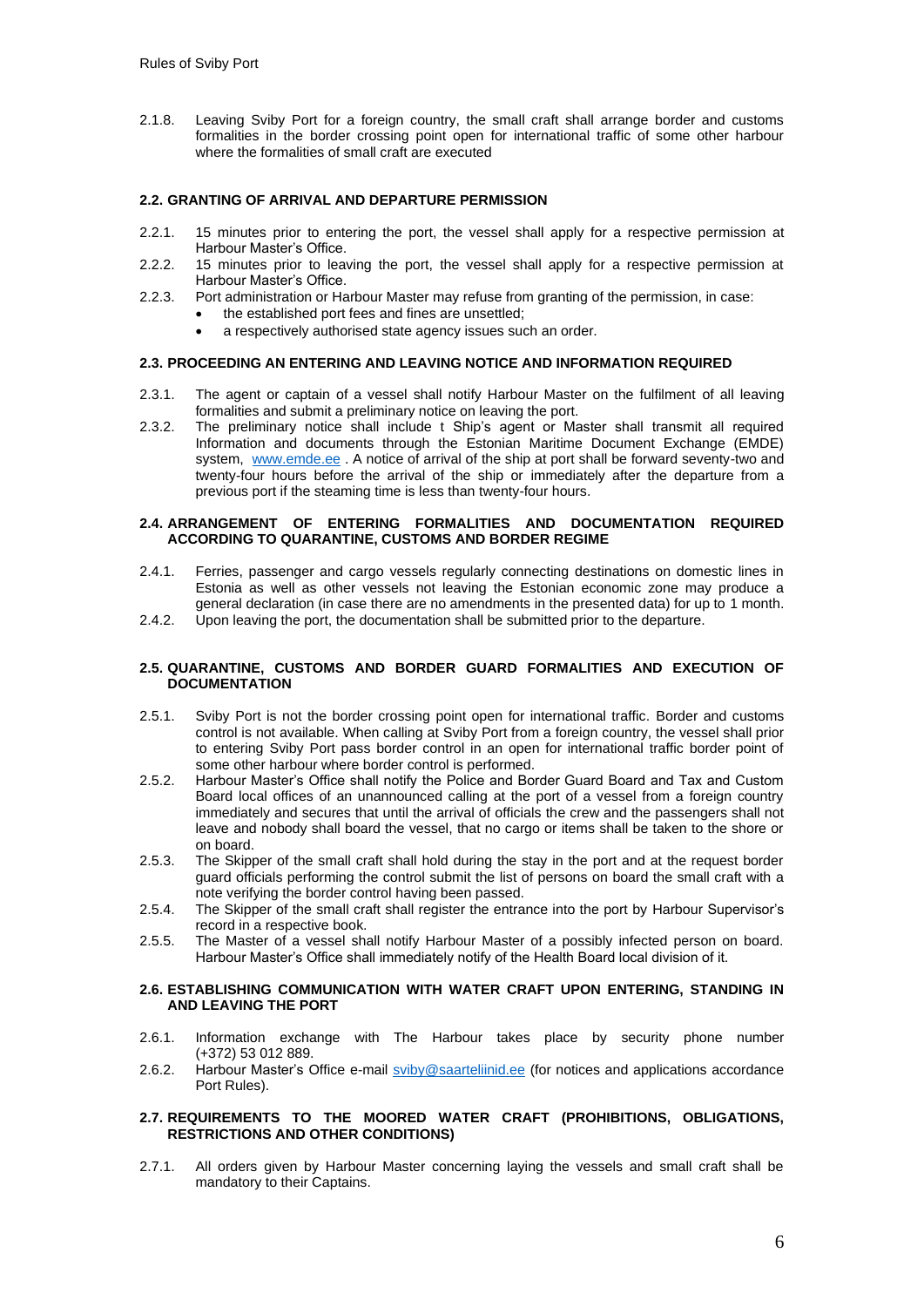- 2.7.2. Using an anchor on the port water area shall be approved by Harbour Master's Office.
- 2.7.3. In case moored vessels use an anchor, the anchor chain shall be hauled down so that not to disturb the movement of other vessels.
- 2.7.4. The mooring ropes shall be fastened only to the mooring posts assigned for this purpose.<br>2.7.5. Berthing of the small craft shall be assigned by Harbour Supervisor.
- Berthing of the small craft shall be assigned by Harbour Supervisor.
- 2.7.6. Vessels standing side-by-side at any quay is a subject of Harbour Master's permission.
- 2.7.7. Vessels standing alongside a quay shall not use propellers. As an exception, these are allowed to be used by vessels only by permission of Harbour Master.
- 2.7.8. Part of the crew, who can secure a safe laying of the vessel and are in case of necessity able to secure the vessel's fast leaving to the roadstead, shall always stay on board the vessel while standing alongside the quay.
- 2.7.9. The main engine, steering and anchor gears shall stay in working order. Any repair and maintenance work that may prolong the time necessary for readiness to depart as well as fire and abandon ship drills may only take place at the permission of Harbour Master.
- 2.7.10. The moored vessel shall have a safe gangway under which there is a protective net and a life buoy supplied with a heaving line. During the dark time the gangway shall be lightened.
- 2.7.11. The board at the quay-side of a moored vessel shall be lightened.
- 2.7.12. Connection of the power cables of vessels and small craft to the port power system shall be done at the permission of Harbour Supervisor.
- 2.7.13. The crews of vessels shall keep the port land and water area clean.
- 2.7.14. The Master of vessels and the Skipper of small craft shall secure a safe standing of these in the port at any weather condition, protection of the property on vessels as well as a safe embarkation and disembarkation of passengers.
- **2.8. DECK OPERATIONS ON MOORED WATER CRAFT (implementing work producing noise and litter, welding and other work with open fire, outboard work, launching boats and rafts, pumping ballast and washing tanks, repair of main engine)**
- 2.8.1. Implementing work producing litter shall be allowed if the cleanliness of the port land and water area are guaranteed.
- 2.8.2. For welding and other work with open fire, the Master of a vessel shall apply in writing to the Harbour Master. Upon obtaining the permission, Harbour Supervisor shall be informed on starting and completing such work.
- 2.8.3. Outboard work, fire and abandon ship drills, launching of boats and rafts shall be allowed only with the permission of the Harbour Master's Office.
- 2.8.4. The Harbour Master's Office shall be notified of a repair of the main engine and its estimated time of completion.
- 2.8.5. Vessels may pump water from ballast tanks of dry cargo vessels off board if ballast water does not include oil or any other environmentally hazardous substances. In the pumping process, the pumped water may not reach the quay.
- 2.8.6. Tanks may be washed only in case washing water does not reach the port area.

# **3. VESSEL TRAFFIC ON PORT WATER AREA**

# **3.1. WATER CRAFT MOVING ON PORT WATER AREA (relocation, manoeuvring)**

- 3.1.1. Vessels may move on port water area and channel only at the approval of Harbour Master's Office.
- 3.1.2. Upon moving on port water area, "International Rules for Avoiding Collision of Vessels" shall be applicable for all ships (incl. small crafts and other water crafts) and the rules of good seamanship should be followed.
- 3.1.3. Upon vessels simultaneously entering and leaving the port, the ferryboat sailing according to the established schedule and a boat leaving after that shall have the right of way, except for emergency cases.
- 3.1.4. On port water area a vessel shall move at a minimum speed at which it can maintain manoeuvrability. The operating regime of a vessel's propulsion devices shall be such that not to endanger other vessels laying at the quay. The steering, anchor and hauling gear of a vessel shall be in working order and ready for use.
- 3.1.5. Relocating a vessel on port water area shall only be allowed with the permission of Harbour Master. Relocating a vessel compulsory for piloting, shall be piloted upon relocation. Shifting a vessel alongside a quay is permitted without a pilot.
- 3.1.6. In case of vessels moving in the channel, sports and small craft shall at their approach keep as far of the channel's centreline as is possible ensuring their own maritime safety.
- 3.1.7. The programme of sports events conducted on port water area shall be approved by Harbour Master.
- 3.1.8. Vessels shall perform turning manoeuvres in the respectively allocated manoeuvring areas.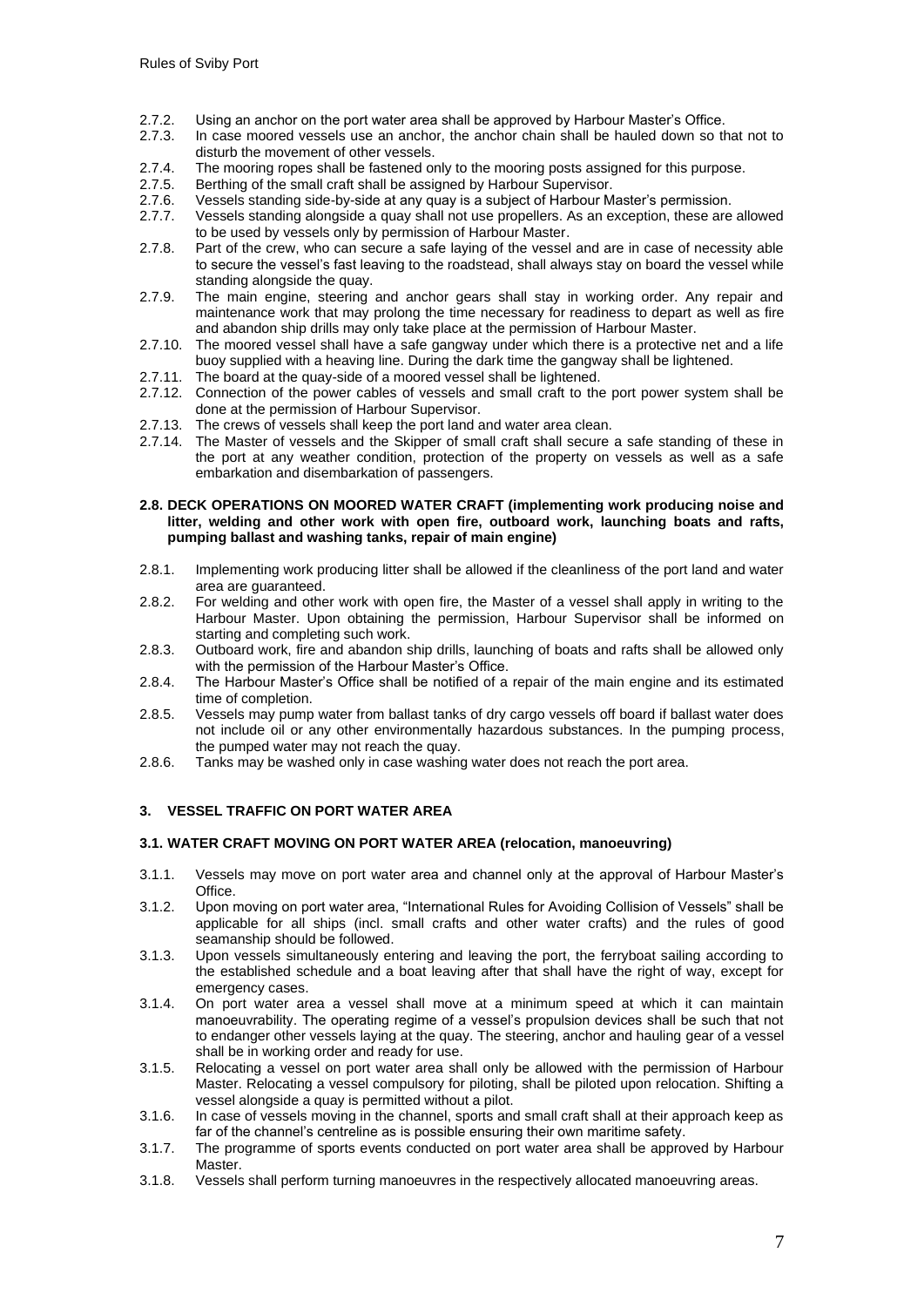- 3.1.9. Small floating vessels and small craft shall be registered in compliance with the legislation in force, their masters shall have a valid license.
- 3.1.10. Any kind of acrobatic riding and any towing for an amusement ride purpose is prohibited on port water area.
- 3.1.11. Small floating vessels and small craft may be launched from quays in respectively allocated places.
- 3.1.12. Small floating vessels and small craft shall not sail closer to quays or vessels laying at quays than 30 m, except for the cases of their own berthing.
- 3.1.13. There is a safe speed limit on the port water area and special attention should be paid for other ships and small crafts.

#### **3.2. REQUIREMENTS TO THE TRAFFIC OF WATER CRAFT UNDER REGULAR AND SPECIAL CONDITIONS (fog, strong wind, ice etc.), MANEOUVERING AND RELOCATING**

- 3.2.1. The ferry sailing according to the established schedule have the right of way when entering and leaving port.
- 3.2.2. Upon poor visibility conditions, the entrance into port and leaving port shall be decided by the Master of the ship in coordination with the Harbour Master's Office.
- 3.2.3. Entering and leaving the port is prohibited at the western wind exceeding 18 m/s. In case of necessity, entering and leaving the port shall be decided in each separate case by Harbour Master and the Captain of a vessel together.
- 3.2.4. The fluctuation of water level in the port is +30 cm to 30 cm in average, compared to zero water level in the BHS-77.

#### **3.3. MOORING**

- 3.3.1. During mooring Harbour Supervisor shall be present at the quay and assign the vessel's location to the embankment ramp or the processed cargo.
- 3.3.2. The distance between the vessels moored at the quay shall secure the safety of vessels.

#### **3.4. TOWING OF VESSELS**

3.4.1. The port has no tugboat.

#### **3.5. TRAFFIC IN ICE-CONDITIONS**

- 3.5.1. The port does not belong among the ports covered by ice-breaking service provided by the state of Estonia.
- 3.5.2. Upon mooring, breaking and pushing off the ice between the quay and the vessel shall be implemented at the expense of the vessel owner or possessor.

#### **3.6. SPECIAL REQUIREMENTS DEPENDING ON THE CLASS OF A VESSEL OR CHARACTER OF CARGO**

3.6.1. Special requirements shall be established by Harbour Master ̓ s Office according to need.

#### **4. PORT SERVICES PROVIDED AND THE RELATED SERVICES AND ARRANGMENT OF THEIR RENDERING**

The following services are provided in the port: servicing the ferry line, servicing cargo and fishing vessels, reception ships' waste, fresh water and power supply, servicing the passengers, hobby seafarers and maritime tourists.

#### **4.1. LOADING, UNLOADING AND STORING GOODS (incl. dangerous goods)**

- 4.1.1. The goods conveyed on ferry lines must be located on vehicles.
- 4.1.2. Loading and unloading goods shall take place in accordance with contracts with legal persons implementing loading and unloading operations of its goods in the port.
- 4.1.3. Warehousing and storage of goods does not take place.

#### **4.2. STEVEDORE WORK**

4.2.1. The port does not implement stevedore´ s work.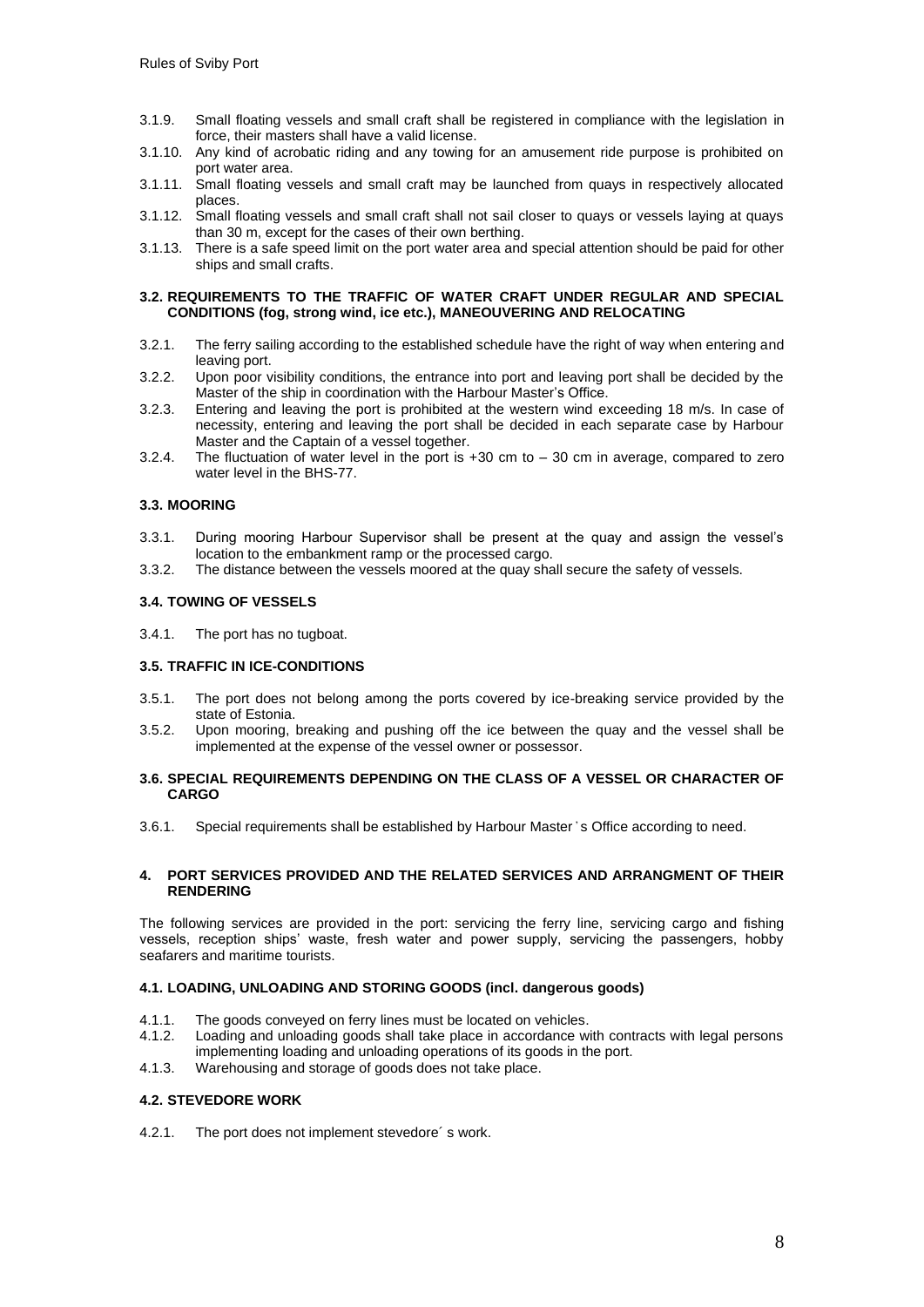## **4.3. WATER SUPPLY**

4.3.1. The port does not supply of drinking water.

#### **4.4. RECEIVING SHIP'S WASTE AND CARGO RESIDUES**

4.4.1. Receiving and delivery of ship's waste and cargo residues shall take place in compliance to requirements provided for in the Ports Act and "Plan for receiving and handling ship's waste" in the port of Sviby approved by the Environmental Board.

#### **4.5. FUEL AND LUBRICANTS SUPPLYING**

4.5.1. The port does not supply of fuel and lubricants.

#### **4.6. DIVER'S WORK**

- 4.6.1. The port does not implement diver's work.
- 4.6.2. For implementing underwater work, the manager of work shall apply for a permission to Harbour Master.
- 4.6.3. A diver-ship or transportable diver-unit shall have a radio communication with Harbour Master's Office. If VHF radio communication means are not available, a mobile phone can be used, the number of which shall be announced to Harbour Master's Office.

#### **4.7. REPAIR AND PAINTING WORK**

4.7.1. Repair and painting work shall be implemented at an agreement with the Harbour Master.

#### **4.8. CONNECTING A VESSEL TO COMMUNICATIONS, POWER AND OTHER ON-SHORE SYSTEMS**

- 4.8.1. Supplying with water and connecting a vessel to the communications and power supply systems shall be implemented with the permission of Harbour Master. See Annex 1, Price List of Saarte Liinid Ltd., p.10 "Sale of water to vessels".
- 4.8.2. Supply of electric power is available at all quays. See Annex 1, Price List of Saarte Liinid Ltd., p. 9 "Sale of electric power".

#### **4.9. OTHER SERVICES PROVIDED IN THE PORT**

4.9.1. Bunkering of vessels in the port is not implemented.

# **5. PASSENGER SERVICE ARRANGEMENT IN THE PORT**

- 5.1.1. The operator of the ferry line shall arrange the embarkment and disembarkment of passengers to and from ferry. According the contract.
- 5.1.2. The ferry shall be handled at the quay assigned by Harbour Master.<br>5.1.3. The owner or operator of the ferry line shall arrange ticket sale to bo
- The owner or operator of the ferry line shall arrange ticket sale to boats.
- 5.1.4. The waiting room and toilets for passengers are situated in port building.<br>5.1.5. At the port area the passengers and drivers shall follow the traffic signs a
- At the port area the passengers and drivers shall follow the traffic signs and marks. This area is governed by Traffic Code.
- 5.1.6. Passengers are prohibited to walk in the loading/unloading zone of cargo vessels.

#### **6. MEDICAL AID IN THE PORT**

6.1. Medical aid to the port customers shall be provided by health care institutions of Läänemaa County. 6.2. Emergency care is available at the emergency phone 112.

#### **7. FIRE SAFETY REQUIREMENTS IN THE PORT AND COORDINATION OF RESCUE WORK**

- 7.1.1. Ensuring fire safety on port area takes place in accordance with the requirements provided for in the current Fire Safety Act.
- 7.1.2. Firefighting and rescue equipment of a vessel standing in the port shall be in working order.<br>7.1.3. For welding and other work with open fire, the Master of a vessel shall apply in writing to
- For welding and other work with open fire, the Master of a vessel shall apply in writing to the Harbour Master. Upon obtaining the permission, Harbour Master's Office shall be informed on starting and completing such work.
- 7.1.4. The Master of a vessel or the person replacing him shall supervise fire extinguishing on the vessel.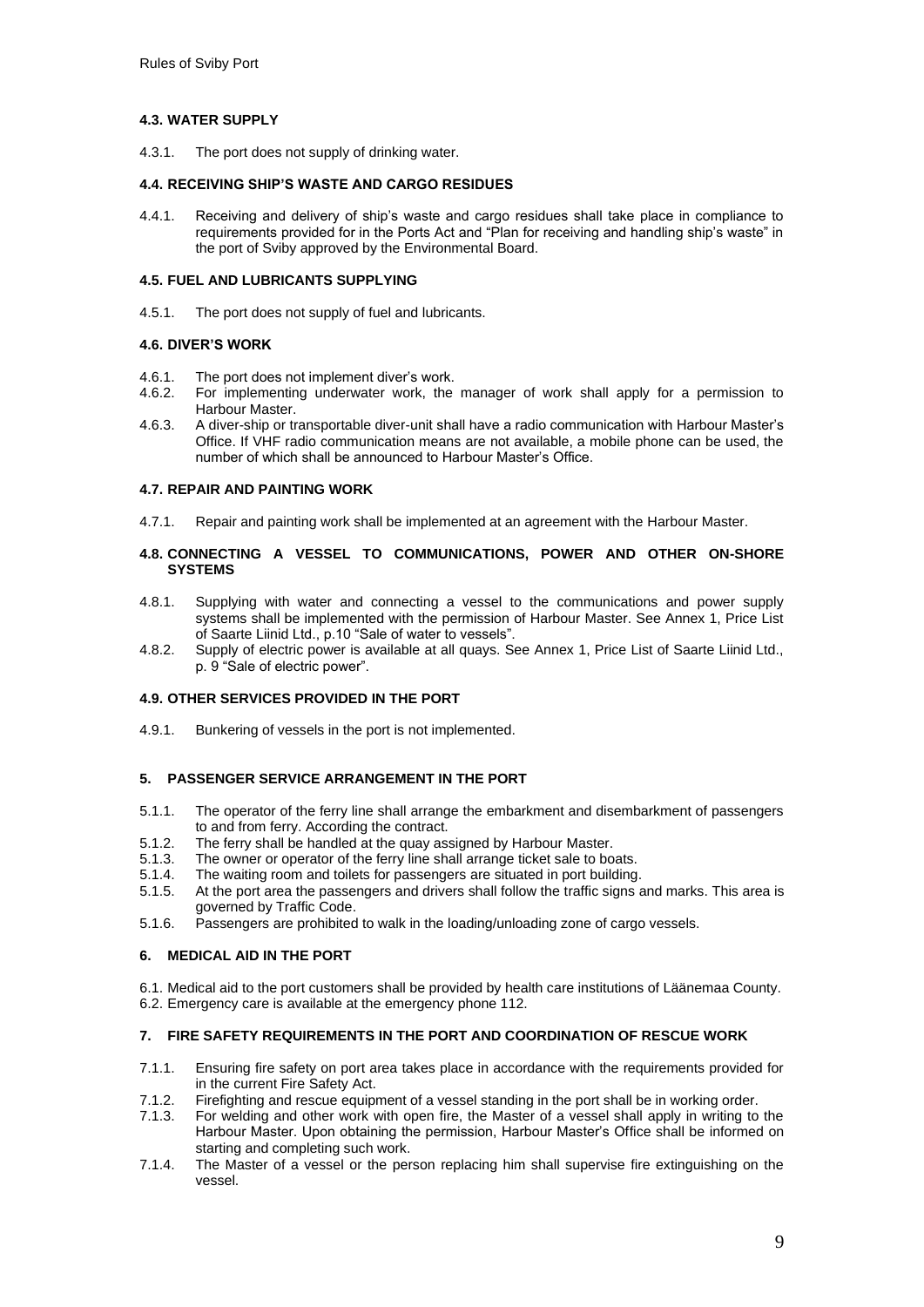- 7.1.5. Implementing work with open flame is prohibited on port area.<br>7.1.6. All quays shall be equipped with rescue posts (life buoy with
- All quays shall be equipped with rescue posts (life buoy with heaving line and boat-hook) on sight and accessible.
- 7.1.7. Primary fire extinguishing equipment is located in the harbour building.<br>7.1.8. In case of fire in the port or on a vessel standing in the port, all other
- In case of fire in the port or on a vessel standing in the port, all other vessels shall get ready the fire fighting and rescue equipment and the main engine for providing help at fire extinguishing operations. On the vessels standing nearby general alarm shall be announced.
- 7.1.9. In case of an emergency situation (petroleum leakage, fire etc.) in the port, it must immediately be reported to the Rescue Service phone 112, Harbour Supervisor, Police and Border Guard Board and depending on the character of a situation also to other respective agencies.
- 7.1.10. In case of a pollution arising from a vessel, the crew shall immediately apply measures for stopping and localising the pollution.
- 7.1.11. Harbour Master shall coordinate the elimination of pollution on port area, involving other required institutions. The port shall have the right to claim the pollution elimination related costs from the polluter.
- 7.1.12. Instructions for activity and the list of pollution abatement equipment and their location for eliminating pollution are provided in the Spill Contingency Plan of Sviby Port.

#### **8. WAY OF CALLING RESCUE SERVICE AND ORGANISATIONS PROVIDING OTHER KIND OF HELP OR PERFORMING SUPERVISION**

Special services may be called independently or via the port:

1) Rescue Service: 112 2) Police: 112

**PRICE LIST by SAARTE LIINID Ltd**

**Annex 1**

**http://www.saarteliinid.ee/eng/pricelist**